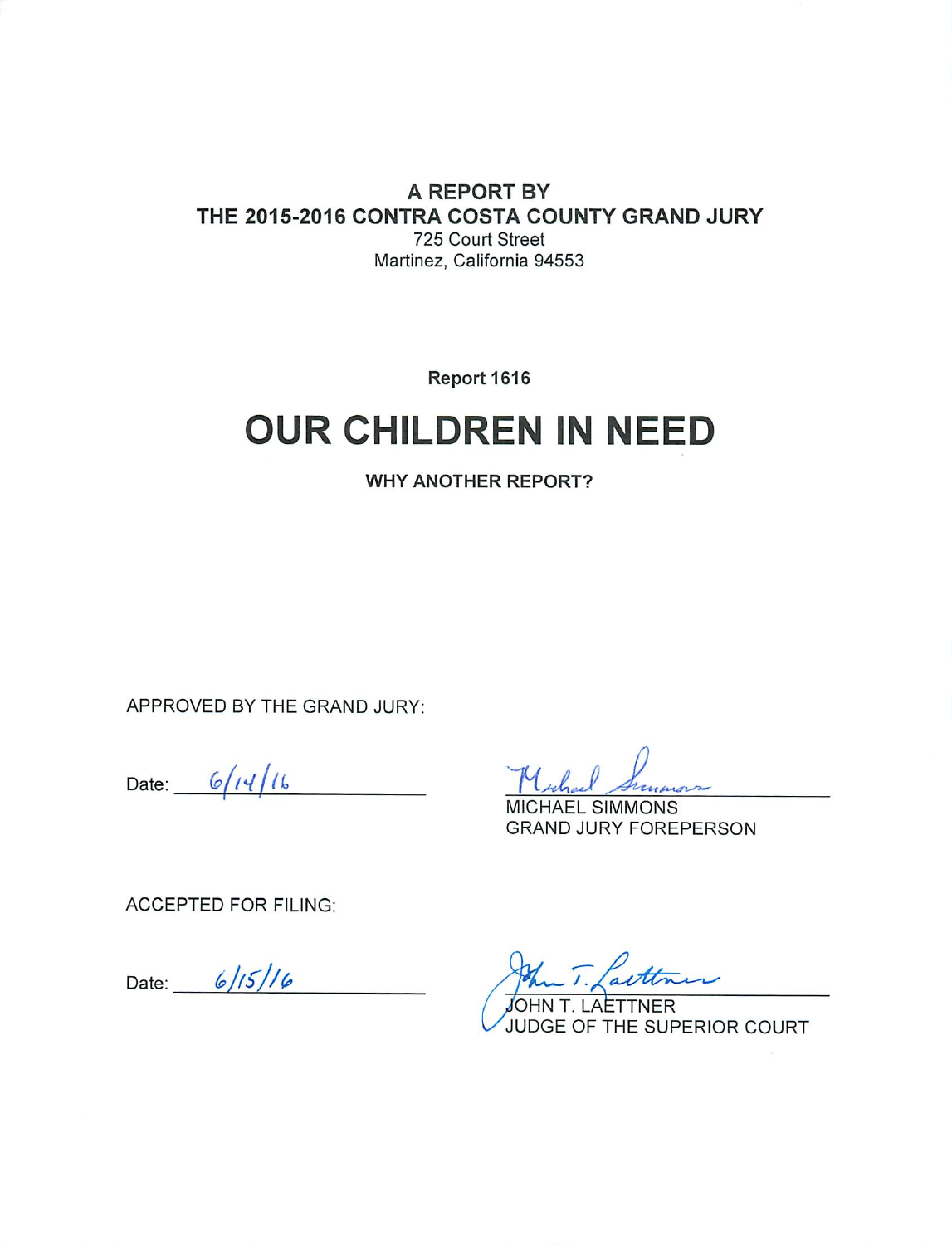Contact: Michael Simmons **Foreperson** 925-957-5638

Contra Costa County Grand Jury Report 1616

#### **OUR CHILDREN IN NEED WHY ANOTHER REPORT?**

# **TO: CONTRA COSTA BOARD OF SUPERVISORS**

## **DISCUSSION**

This Grand Jury has submitted five reports that highlight the plight of the most vulnerable citizens in this county: young children who have severe disabilities, who have no family, or whose family neglects them, abuses them, or is unable to support them. Those reports are 1605, Commercial Sexual Exploitation of Children (CSEC); 1609, Human Trafficking; 1611, Maintaining a Stable Environment for our Special Education School Children and Staff; 1612, Foster Care; and 1615, Truancy and Chronic Absences in Contra Costa County Schools. Each of those reports states its separate findings of fact and recommendations on its specific subject.

So, why another report?

This report looks at those findings and recommendations as a whole. It repeats some of their findings verbatim. And it adds one finding and four policy-based recommendations which are addressed to the Board of Supervisors. The reason for this report is that the County's existing and well-meaning programs are not doing their jobs, because of inadequate staffing and financing. Some of the County's employees are doing heroic work on behalf of the children. But these programs are insufficient to ensure that the County's children are safe, secure, and have the educational and community resources that they need. And the tragic results of those insufficiencies are falling on the County's most vulnerable children: Our Children In Need.

The lives of these children can be saved, or improved, by the County increasing:

- 1. By a multiple—the personnel and the facilities dedicated to their protection;
- 2. The training, coordination, and administrative resources for their protection; and
- 3. The funds necessary to do the job—not a marginal increase over a prior year, but rather an increase which demonstrates a renewed commitment by the County to protect Our Children In Need.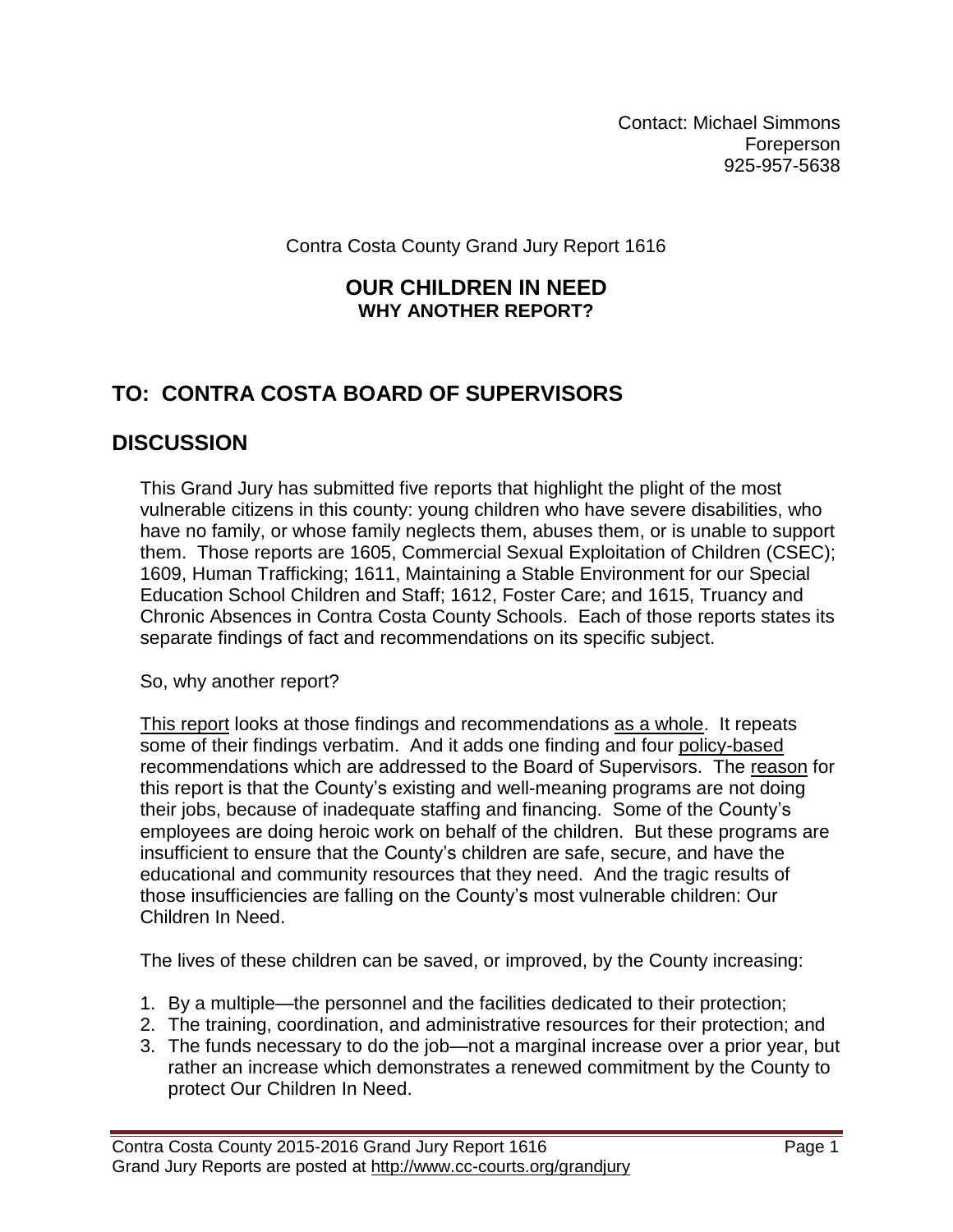### **FINDINGS**

#### **From report 1605, CSEC:**

- F1 A comprehensive system of care for victims of CSEC [children in need] still has not been fully implemented in Contra Costa County.
- F2 A CSEC Protocol, which provides a comprehensive system of care for victims of CSEC, was prepared under the leadership of Children and Family Services (CFS).
- F3 The CSEC Protocol provides the framework for cooperation and coordination amount the County, its cities and NGOs.
- F4 Many social workers in CFS, law enforcement, officers in Juvenile Hall, and victim advocates in the DA's Office are not implementing the CSEC Protocol because they have not seen it.
- F5 CFS, the leader of the Oversight Committee, has not followed up with its interagency partners that have signed off on the Protocol but have not submitted their own CSEC department plan/protocols to the Oversight Committee.
- F6 CFS lacks personnel who can act as the hub of all CSEC referrals from law enforcement by assessing the health, psychiatric and physical needs of victims of CSEC and who can navigate these services for them.
- F7 Suspected CSEC victims are being arrested and booked into Juvenile Hall for their own safety pursuant to various statutes under the Welfare & Institutions Code relating to infractions and crimes committed by youth, while the County assesses the appropriate health and social services to provide.
- F8 The County has not provided funding to CFS for [a] temporary housing facility for victims of CSEC.
- F9 Due to the lack of a single database in the County covering all CSEC-related arrests, referrals and pending cases, the County does not know the number of victims of CSEC and where they are located.
- F10 County personnel and law enforcement dealing with victims of CSEC are wellmeaning, compassionate and dedicated people trying to make the best of a very difficult situation.
- F11 Most County personnel and law enforcement dealing with victims of CSEC lack in-depth CSEC training, necessary facilities for temporarily accommodating the victims, and a clear-cut plan of action which lays out how to rescue, protect and serve the victims of CSEC in a manner that is caring and trauma-informed.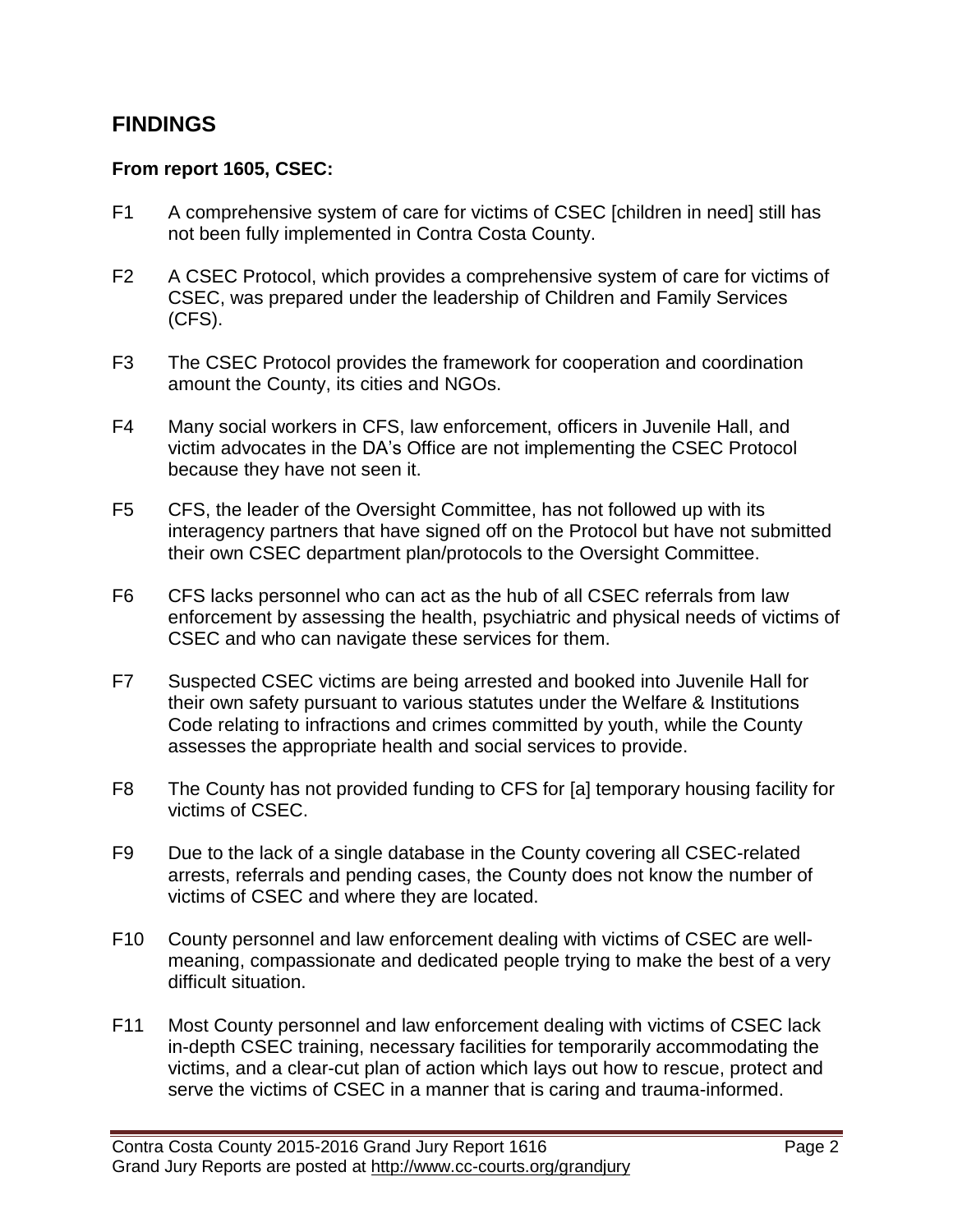#### **From report 1609, Human Trafficking:**

- F12 The emphasis in human trafficking cases has shifted from solely prosecution to a "victim-centered" approach in which the needs of persons who have been trafficked receive equal consideration.
- F13 Effectively identifying and apprehending traffickers requires knowledge of the local environment and criminal activities acquired through long experience.
- F14 Successful apprehension and prosecution of traffickers often involves coordination and cooperation among local, state and federal agencies.
- F15 City law enforcement and Contra Costa County Sheriff's Department have no comprehensive or consistent method for analyzing data about the number and type of trafficking victims. More data that is complete is needed to define the magnitude of the problem and to support decisions about victim services and resource allocation.
- F16 City law enforcement and Contra Costa County Sheriff's Department does not always use resources offered by state and federal agencies for joint "sting" and "sweep" operations.
- F17 Trafficking frequently occurs in combination with other violent crimes and with a history of abuse and trauma.
- F18 Public awareness is a critical factor in identifying potential human trafficking activity.
- F19 The County's efforts to build a broad public awareness of human trafficking has primarily been a poster campaign beginning in January 2015.
- F20 The Zero Tolerance for Human Trafficking Coalition is developing operating guidelines for case review and coordination to be completed in December 2016.

#### **From report 1611, Maintaining a Stable Environment for our Special Education School Children and Staff:**

The discussion section of that report defines the children in need who are to be served by special education programs:

*"Contra Costa County Office of Education (COE) operates five Special Education schools, specifically targeted for special needs children. These special needs children include those who are autistic, those with severe physical and developmental disabilities, and those who are wheelchairbound, needing around-the-clock assistance."*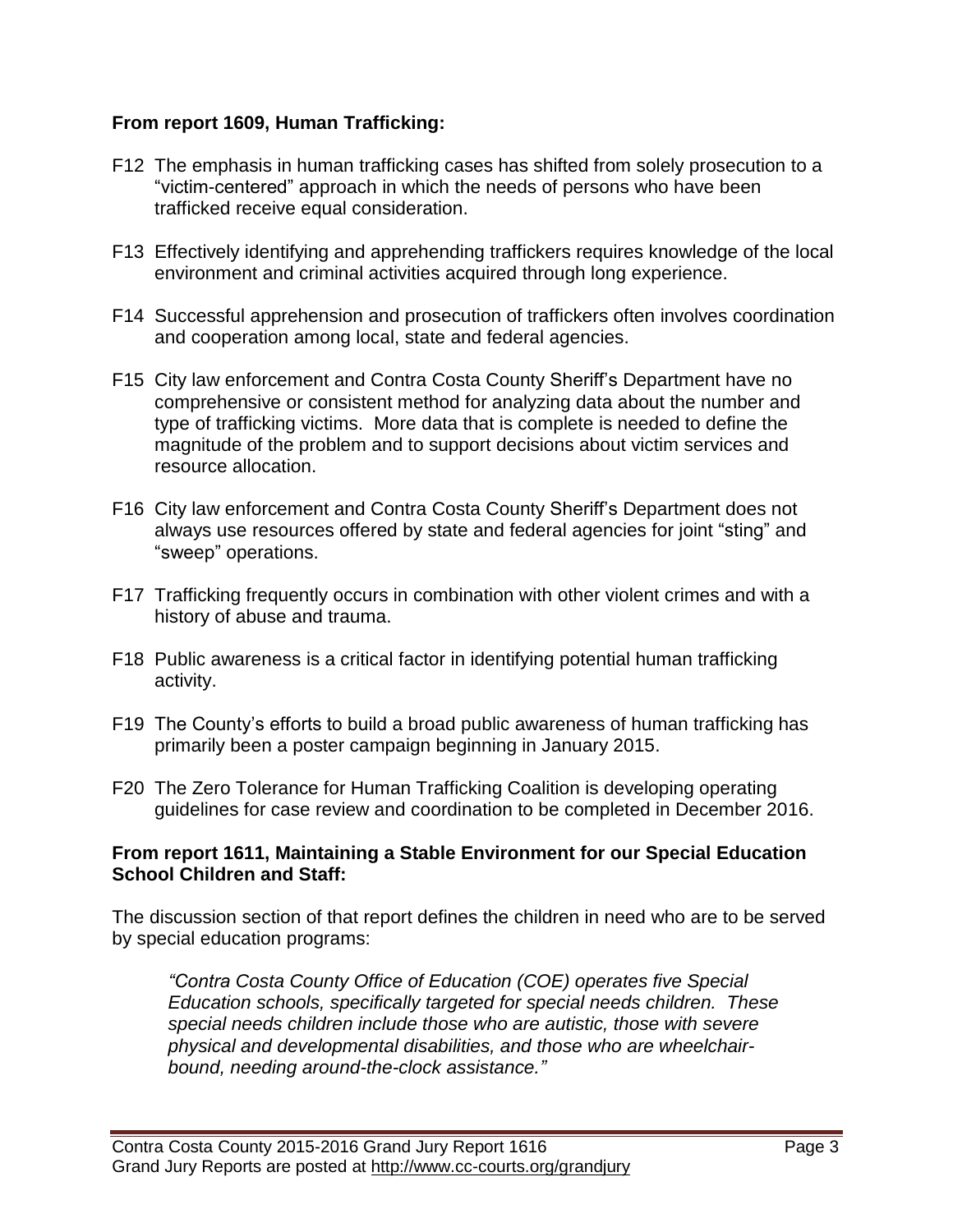*"It is vital that the learning environment in special education schools be one of compassion and serenity to foster the learning process, notwithstanding the behavior issues that may arise with special needs children. Those personnel involved with special needs children must be compassionate, properly credentialed, and trained to administer to the "special" needs of special education children. They must have the confidence and support of the students, their parents, and school administrators."*

*"…Special Education programs involve, by definition, "Special Needs Children". Many of these children are non-verbal and are so severely disabled that they are confined to wheelchairs and need on-duty nurses during the school day to watch over them so they do not injure themselves, administer appropriate medications, and provide needed hygiene.*

*In all cases, behavior must be closely monitored as these children may lash out at other children or hurt themselves. When such incidents occur, a form known as an Incident Report (IR) must be completed by the teacher, reviewed by the school psychologist, and routed to the school principal for review and acceptance. The IR is required to be completed by credentialed staff."*

- F21 There are over three years of complaints about a hostile work environment at the Brentwood Special Education Schools operated by the COE (Brentwood Schools).
- F22 Complaints of a hostile work environment at the Brentwood Schools were made known to COE from at least 2012 through 2015, both verbally and in writing by various entities including the two labor unions representing staff at the school locations.
- F23 The perceived hostile working environment at the Brentwood Schools may have had a detrimental impact on the students themselves, many of whom reportedly expressed signs of distress through body movement, sounds, or facial expressions.
- F24 There is no written protocol for staff of the Brentwood Schools to follow in deciding if, how, and when to file an incident report on any incident occurring in their classroom or facility.
- F25 Incident reports are not logged into any central index either at the Brentwood Schools or the COE.
- F26 Incident reports are not tracked and trended for possible patterns or recurrent problems either by the Brentwood Schools or the COE.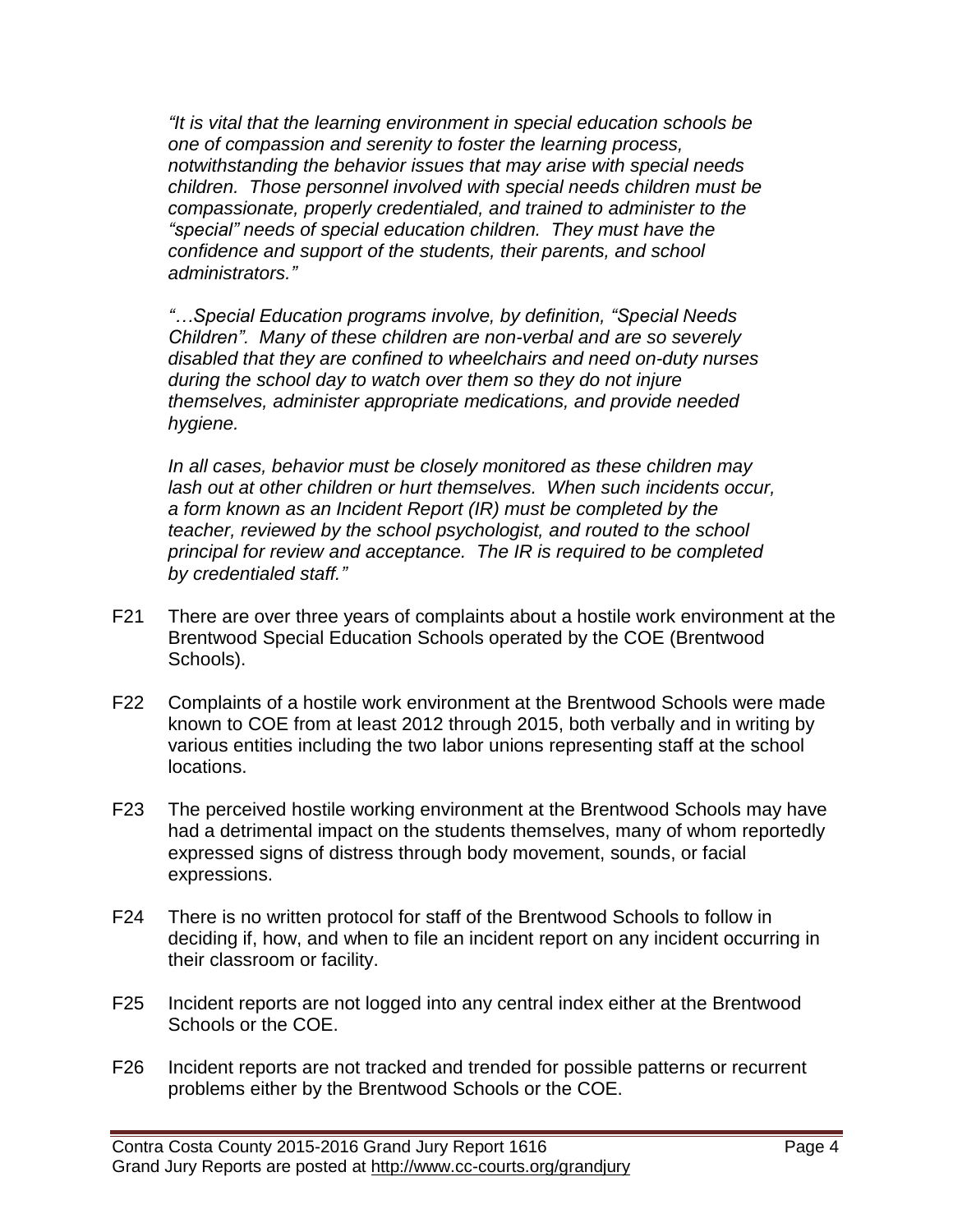- F27 Neither the Brentwood Schools nor the COE have a written protocol concerning who should complete, review, and respond to incident reports.
- F28 At times, incident reports at the Brentwood Schools have not been given to the school psychologist for review prior to being finalized, as required in the verbal briefings to school staff.
- F29 The incident report form used at the Brentwood Schools requires the class teacher of the student involved in the incident, school psychologist, and principal to sign the form.
- F30 Incident reports at the Brentwood Schools were sometimes completed by an Instructional Assistant.
- F31 It was reported that police were called to the Brentwood Schools on a number of occasions.
- F32 There is no written protocol requiring the Brentwood Schools to maintain a record of police visits, nor to require them to report the event to the COE.
- F33 The Brentwood Schools do not provide their staff with a handbook to inform them of school protocols and complaint procedures.
- F34 Instructional Assistants at the Brentwood Schools are not provided a handbook concerning rules and requirements related to the job.
- F35 The COE publishes School Accountability Report Cards ("SARC") on its website that provide an annual picture of the schools in the County under the auspices of the COE.
- F36 While there are published SARCs for several special education locations, the data published, other than the front page, does not accurately pertain to the schools named.

#### **From report 1612, Foster Care:**

The Background section of the Foster Care report (page 2) identifies approximately 1500 children who are under the jurisdiction of the County's Welfare Services.

- F37 The attrition rate of families in the County who are willing to foster children is high.
- F38 Many potential foster parents have been eliminated from the list of currently available foster parents, after it was found that they were only interested in adopting and were not willing to take in older foster youth.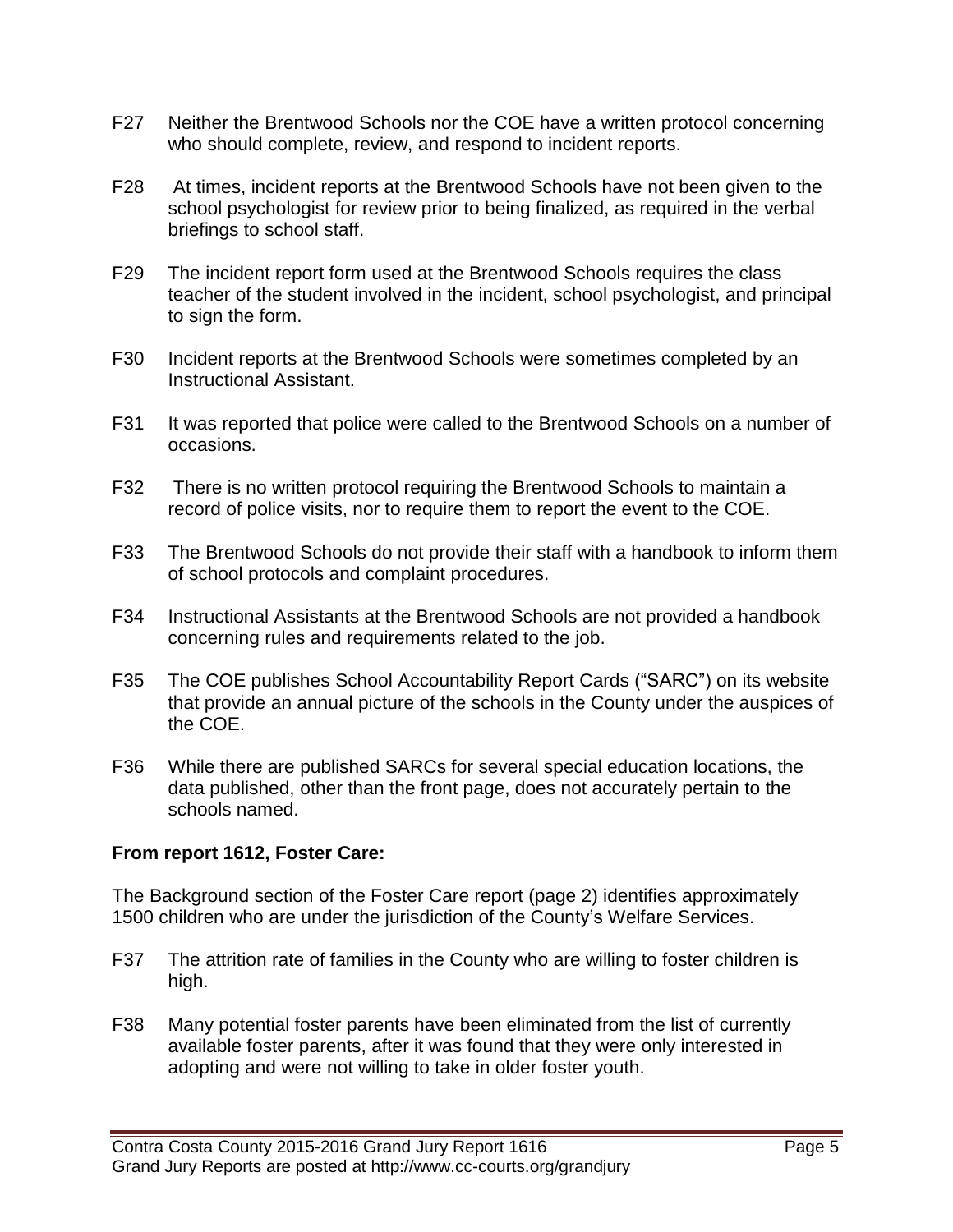- F39 The County uses FFAs (non-profit Foster Care Agencies that are not County run) after first trying to locate suitable potential homes in the County system.
- F40 The foster caregivers identified through FFAs are sometimes more experienced, and receive more support and training from the FFA.
- F41 FFA social workers have lighter caseloads than County social workers.
- F42 There is a shortage of available, qualified foster homes in the County, as evidenced by the 384 youth that are currently located in out-of-county foster homes.
- F43 The County has not performed a "gap" analysis to specifically identify the type of foster homes most needed.
- F44 There is a shortage of foster parents willing and able to take in teenagers.
- F45 Foster family recruitment efforts have not kept up with the need for foster families.
- F46 The CFS recruiting position, which is the position that is responsible for foster parent recruitment, has not been filled and is currently staffed by one person on a half-time basis.
- F47 CFS is not accumulating information to help measure outcomes of County foster youth and determine which providers are the most effective (where applicable).
- F48 Mental health professionals do not participate in the new CFS Continuous Quality Improvement process.
- F49 The County Mental Health Department does limited screenings/assessments of new foster youth.
- F50 CFS Placement staff often does not have a complete mental health diagnosis, suggested treatment plan, or prognosis prior to placing a new foster youth with foster parents.
- F51 Ongoing mental health therapy for foster youth is frequently not as effective as it could be because it is difficult to arrange and often interrupted due to the movement of youth between foster homes.
- F52 Out-of-county placement strains the resources of CFS both monetarily and in terms of staff time as CFS staff have to travel to wherever the foster youth is located.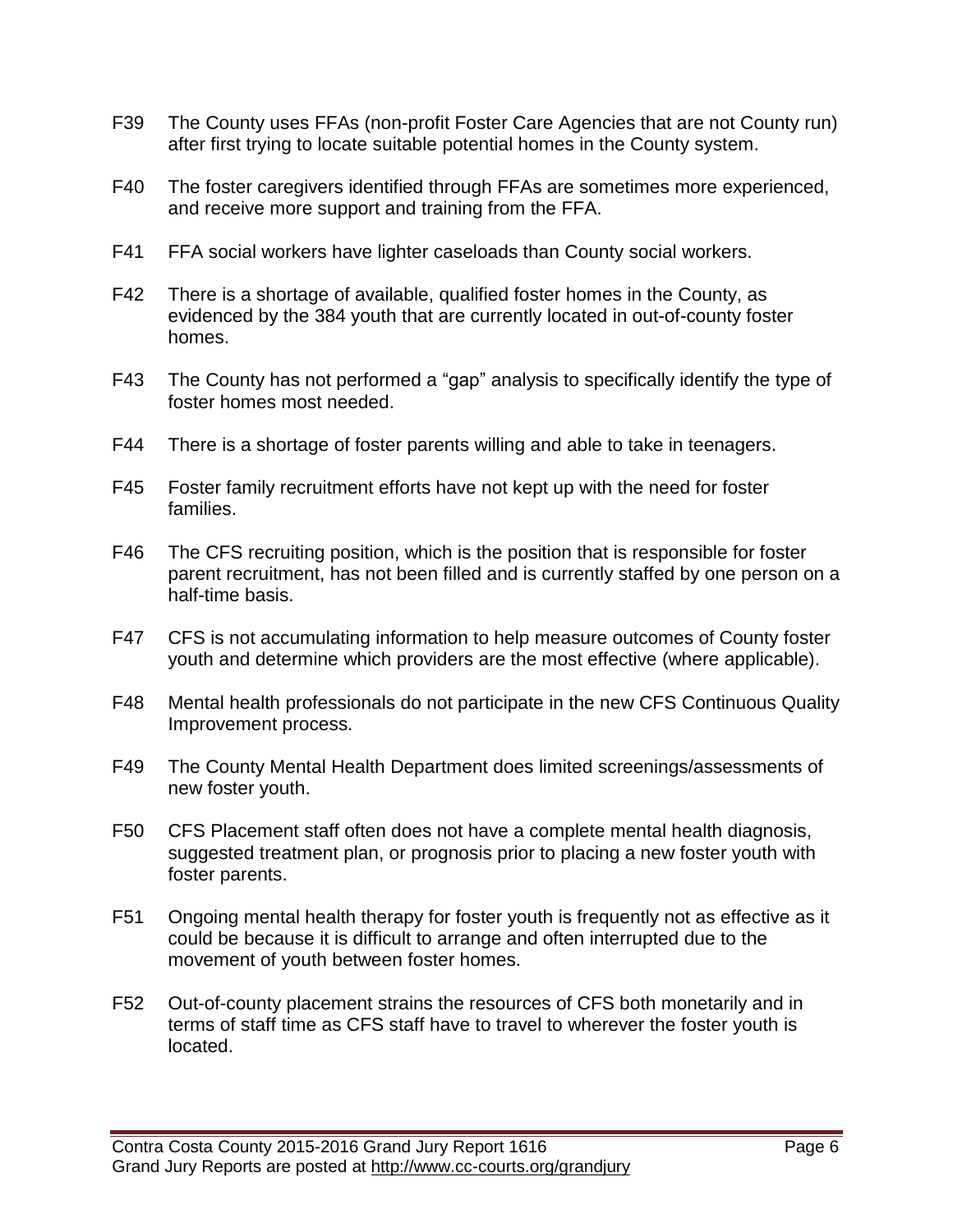- F53 CFS is experiencing significant challenges in coordinating with all the necessary agencies involved to meet the requirements of AB 403.
- F54 Current MOUs or job classifications do not permit sufficient flexibility to allow for mental health professionals to respond after hours to situations that arise in the treatment of foster youth.
- F55 Based on the current costs of Group Home care, millions of dollars of State support money will be saved when foster youth transition to individual foster families.
- F56 High level executives at FFAs frequently recruit foster parents, whereas lower level line personnel usually perform this function at the County.

#### **From report 1615, Truancy:**

- F57 Based on truancy rates during the 2014 2015 school year, the County ranked among the worst in the State, 46<sup>th</sup> out of 58 counties.
- F58 Based on chronic absences during the elementary school year 2014 2015, the County ranked last out of the nine Bay Area counties.
- F59 Not all County school districts comply with the requirement found in California Education Code section 15497 that each district collect, track and report its chronically absent rates in an annual LCAP.
- F60 The COE (County Office of Education) does not currently know the chronically absent rates for all of the County's school districts because the COE lacks relevant data needed to perform the analysis.
- F61 To identify students with attendance issues and quickly address these issues, the school district needs complete and accurate data about attendance and a welldeveloped support infrastructure.
- F62 (Each) school district has its own software system for collecting attendance information and its own process and standards for collecting, storing and utilizing the truancy attendance information gathered, which are not necessarily the same as other districts in the County.
- F63 Without a centralized attendance system or compatible software among school districts, it is challenging to get a complete picture of a student's attendance profile and patterns over multiple years or across districts.
- F64 Some school districts have little communication with other school districts and the COE about best practices, common achievement goals, and best data systems regarding attendance.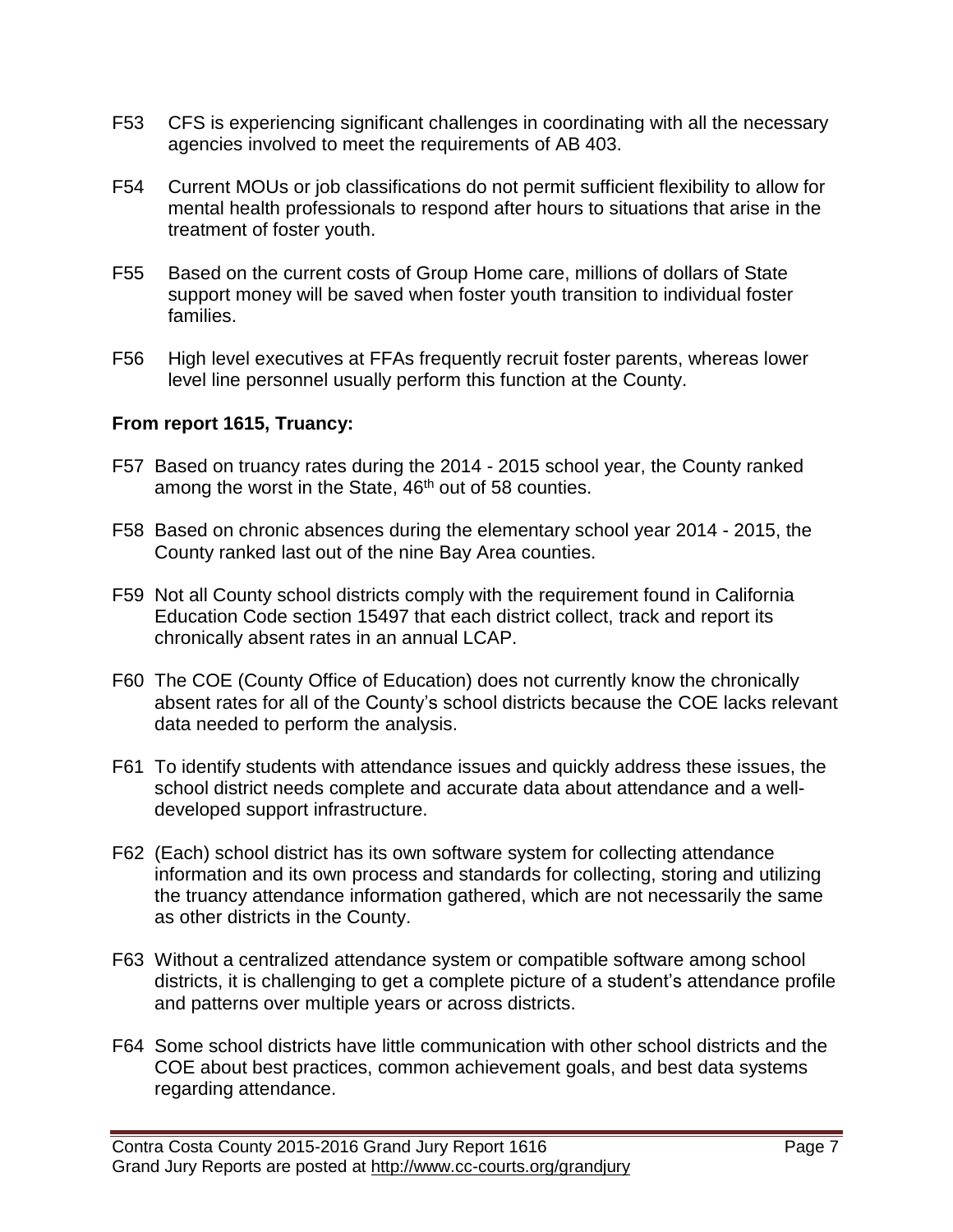- F65 The California Attorney General, Kamala Harris' 2015 report, *"In-School and on Track"*, indicates that over 80 percent of chronically absent students in kindergarten and 1<sup>st</sup> grade are unable to read at grade level by 3rd grade. These students are four times more likely to drop out than children who can read at grade level.
- F66 [Some cities in the County do] not have a daytime curfew.
- F67 [Cities that have] and enforce a daytime curfew see less daytime and juvenile crime.
- F68 Chronically absent or truant students, who do not get back on track before age 18, are more likely to drop out of high school before graduation.
- F69 Parent and Truancy Courts offer attendance support and are one of the last opportunities to alter a student's attendance behavior.
- F70 Attendance improvement programs used by the County's Juvenile Courts, such as the Lincoln Child Center, ankle monitors, drug and mental health counselors, and tutoring classes, lack long-term funding.
- F71 The school districts that have Truancy or Resource Officers who connect directly with students, help get chronically absent or truant students back on track.
- F72 There is currently no teen truancy court in the WCCUSD (West Contra Costa Unified School District) area.
- F73 The WCCUSD does not provide sufficient staff to process chronically absent students through the Parent or Truancy Court in Martinez.

## **NEW FINDING IN THIS REPORT, BASED ON THE ABOVE FINDINGS.**

F74 The present levels of personnel, support, and financing are inadequate to protect the County's children in need.

## **RECOMMENDATIONS**

- R1. The Board of Supervisors should enact the recommendations directed to them made in Grand Jury reports 1605, 1609, 1612, and 1615.
- R2. The Board of Supervisors should issue a policy statement of the County's intention to provide the personnel, facilities, training, and administrative support necessary to protect the county's children in need.
- R3. The Board of Supervisors should create a position of "Youth Advocate", with the power to: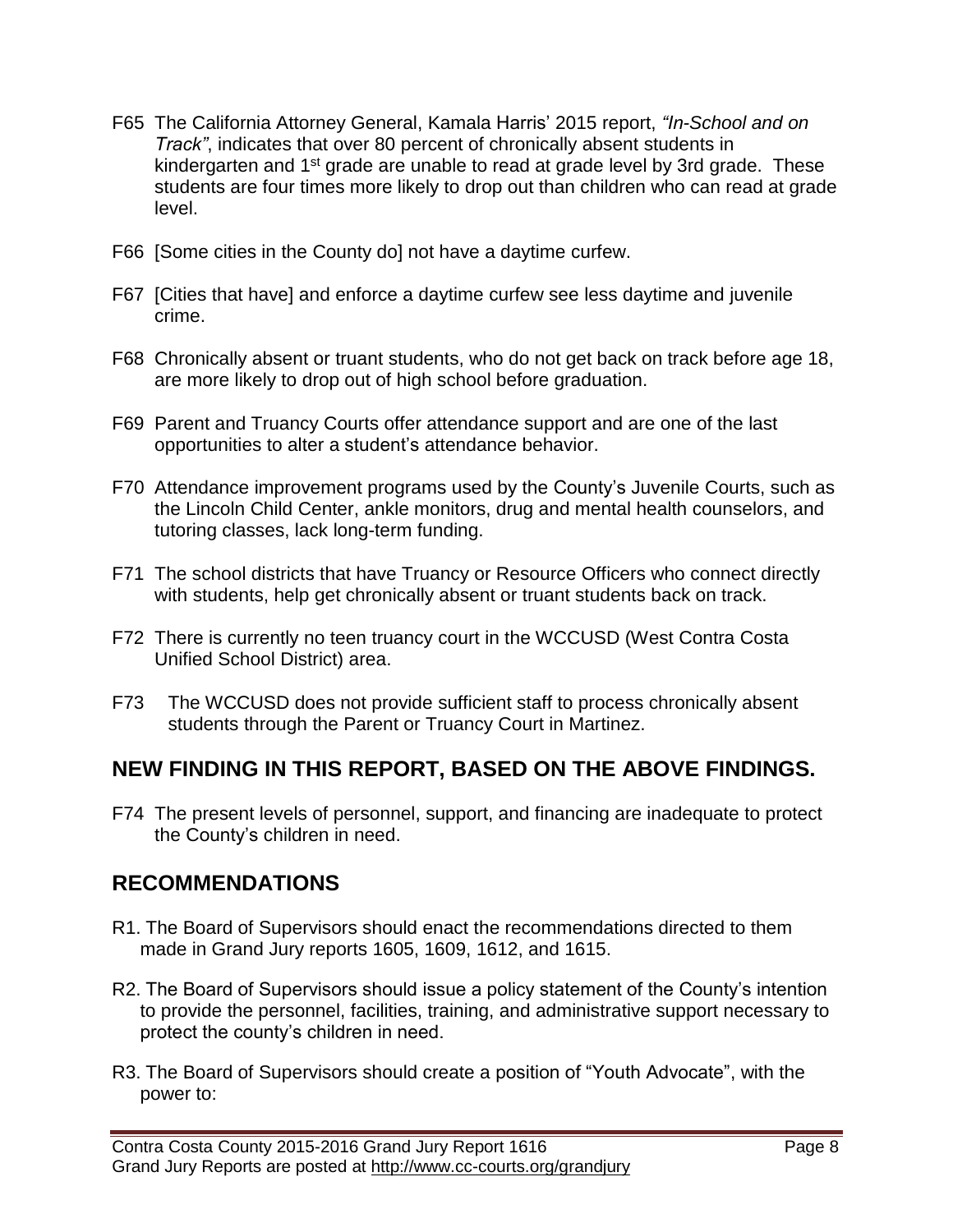- a. Investigate all county agencies charged with providing services to children;
- b. Report his/her findings and recommendations to the Board of Supervisors and to the public every six months;
- c. Recommend to the Board of Supervisors the amount of money necessary to accomplish his/her recommended actions; and
- d. Advocate before the Board of Supervisors on all matters related to children in need.
- R4. The Board of Supervisors should issue a policy statement of the County's intention to provide material increases in the funding for the county's agencies in order to create, and accomplish the recommendations of, the Youth Advocate in protecting our children in need, and identify the funds to do so.